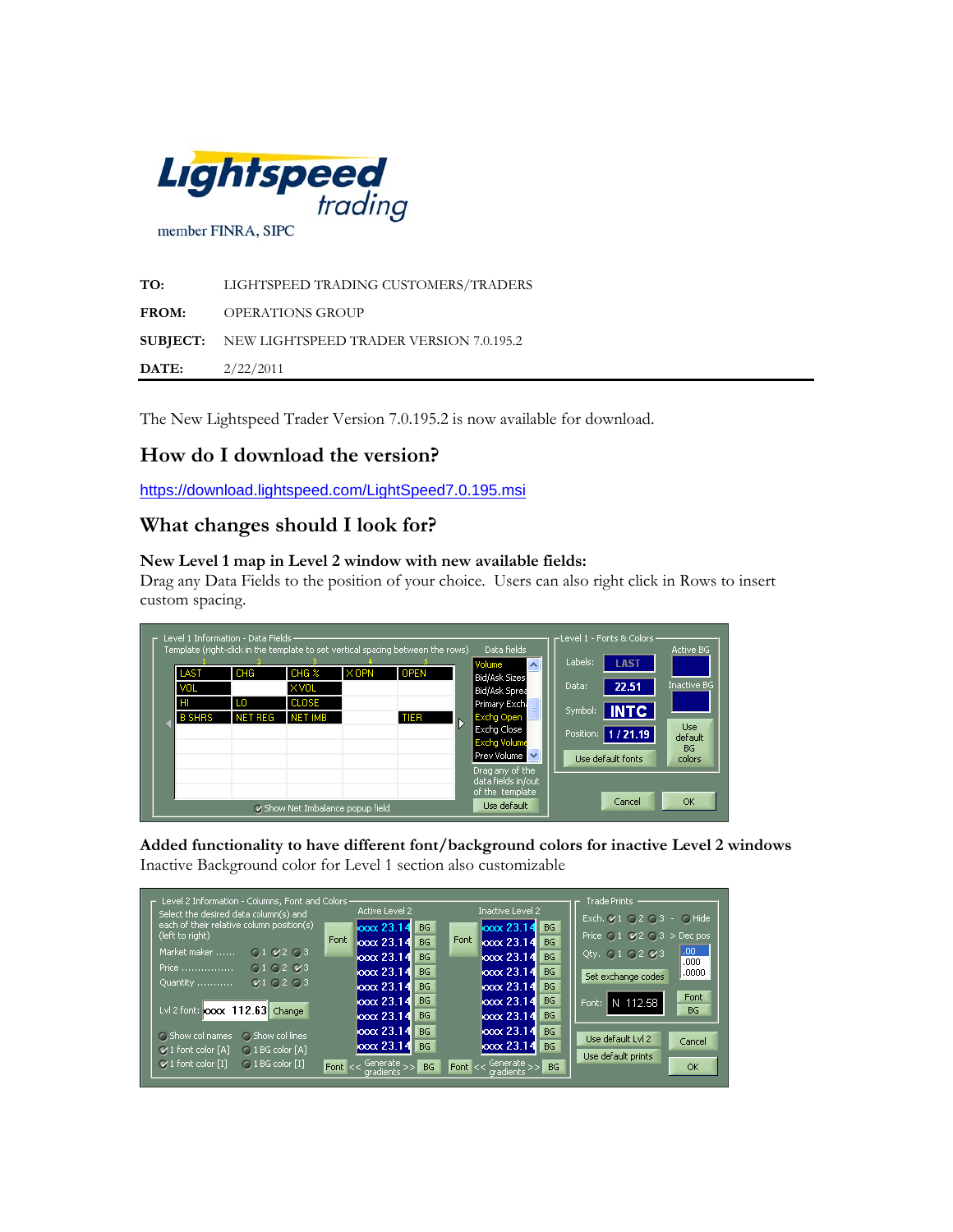**Added capability to colorize Orders based on type (Buy, Sell, Sell Short) and status (Pending, Partial Fill, Executed, Cancelled):** 

| *ADMIN*<br><b>Accounts</b><br><b>About</b>                               | <b>Advanced Orders</b><br><b>Alerts</b>              |                     | <b>Baskets</b>               | <b>Custom Orders</b>             | Design            | <b>ECN Orders</b> |  |  |  |  |  |  |
|--------------------------------------------------------------------------|------------------------------------------------------|---------------------|------------------------------|----------------------------------|-------------------|-------------------|--|--|--|--|--|--|
| Keyboard<br><b>Export</b><br><b>Increments</b>                           | <b>Linking</b><br><b>MM Boxes</b>                    |                     | Order Entry Personal Tickers | <b>PosMan</b><br>Reserve         |                   |                   |  |  |  |  |  |  |
| <b>Risers &amp; Fallers</b><br><b>Smart Orders</b><br><b>Super Smart</b> | <b>SOES</b>                                          | <b>Thermographs</b> | <b>Tier Sizes</b>            | <b>Windows</b><br><b>Trading</b> |                   |                   |  |  |  |  |  |  |
| Orders <sup>y</sup>                                                      | Display Layout Columns FocusWnd Key   Window   Debug |                     |                              |                                  |                   |                   |  |  |  |  |  |  |
| <b>Show</b>                                                              | <b>Colors</b>                                        |                     |                              |                                  |                   |                   |  |  |  |  |  |  |
| Show Active Orders<br>Show Executed Orders<br>Show Cancelled Orders      | Order Type/<br><b>Status</b>                         | Buy                 | Sell                         | Sell Short                       |                   |                   |  |  |  |  |  |  |
| <b>C</b> Show Triggered                                                  | Pending<br>Partial Fill                              |                     |                              |                                  |                   |                   |  |  |  |  |  |  |
| Linking                                                                  | Executed                                             |                     |                              |                                  | <b>Resetto</b>    |                   |  |  |  |  |  |  |
| <b>C Link Filter</b>                                                     | Cancelled                                            |                     |                              |                                  | default<br>colors |                   |  |  |  |  |  |  |
|                                                                          |                                                      |                     |                              |                                  |                   |                   |  |  |  |  |  |  |
|                                                                          |                                                      |                     |                              |                                  | <b>OK</b>         | Cancel            |  |  |  |  |  |  |

#### **Order Entry Remember Location feature**

Move window and pin will appear. Click on the pin to lock in the new location. Cannot set separate location for Buy and Sell pop ups.

| <b>BID 100 VWO</b> |     |              |
|--------------------|-----|--------------|
| 47 NZ              | 100 | <b>INSDO</b> |

# **New Mappable Keys: - = [ ] \ Print Screen, Scroll Lock, Pause Break**

Mappable with and without CTRL, ALT, and SHIFT identifiers

| <b>Risers &amp; Fallers</b><br><b>Super Smart</b> |                           | <b>Smart Orders</b>           | <b>SOES</b><br><b>Thermographs</b>                     | <b>Tier Sizes</b>                     | <b>Trading</b>                                                            | <b>Windows</b>               |  |
|---------------------------------------------------|---------------------------|-------------------------------|--------------------------------------------------------|---------------------------------------|---------------------------------------------------------------------------|------------------------------|--|
| *ADMIN*<br>About                                  | <b>Accounts</b>           | Alerts                        | <b>Advanced Orders</b><br><b>Baskets</b>               | <b>Custom Orders</b><br><b>Design</b> | <b>ECN Orders</b>                                                         |                              |  |
| <b>Increments</b><br><b>Export</b>                | Keyboard                  | Linking                       | <b>Order Entry Personal Tickers</b><br><b>MM Boxes</b> |                                       | PosMan                                                                    | <b>Reserve</b>               |  |
|                                                   | <b>O</b> Tier Size Orders |                               |                                                        |                                       |                                                                           |                              |  |
| <b>NextSymbol</b><br>$=$                          | $\hat{\phantom{a}}$       | Jrimap >>                     | <b>Cancel Selected Order</b>                           | $\hat{\phantom{a}}$                   | <b>C</b> Closeout Orders (up to tier)                                     |                              |  |
| <b>PreviousSymbol</b>                             |                           | << Map                        | <b>Cancel Highest Bid/Buy</b>                          |                                       | <b>C Closeout Entire Pos Orders</b><br><b>O Miscellaneous Size Orders</b> |                              |  |
| <b>ChartButtonPrev</b>                            |                           |                               | <b>Cancel Lowest Offer/Sell</b>                        |                                       | <b>Custom Commands</b>                                                    |                              |  |
| <b>CancelSelected</b>                             |                           | $\circ$ Shift                 | <b>CancellSLD</b>                                      |                                       | Cancel Order Keys                                                         |                              |  |
| <b>ChartButtonNext</b>                            |                           | $\circ$ Alt                   | <b>CancellSLDBuy</b>                                   |                                       | <b>C Trading Function Keys</b><br><b>C Non-trading Function Keys</b>      |                              |  |
| PGUP Page Up                                      |                           | $C$ Ctrl<br><b>O</b> Multiple | <b>CancellSLDSell</b>                                  |                                       | <b>CACCESS Keys</b>                                                       |                              |  |
| <b>PGDN</b> Page Down                             |                           |                               | <b>CancelNSDQ</b>                                      |                                       | ○ Testing/Deprecated                                                      |                              |  |
| End<br><b>END</b>                                 |                           | <b>O</b> Use                  | <b>CancelNSDQBuy</b>                                   |                                       | <b>C</b> Enhanced Keys                                                    |                              |  |
| <b>HOME Home</b>                                  |                           | <b>Space</b>                  | <b>CancelNSDOSell</b>                                  |                                       | Corder Entry Popup<br>Use Alt   Alt for Closeouts                         |                              |  |
| <b>INS</b>                                        | ×                         | as the<br>Tab key             | <b>CancelECN</b>                                       | $\ddot{\mathbf{v}}$                   |                                                                           | V Disable Closeouts if there |  |
|                                                   |                           |                               |                                                        |                                       | are no positions                                                          |                              |  |
|                                                   |                           |                               |                                                        |                                       | <b>OK</b>                                                                 | Cancel                       |  |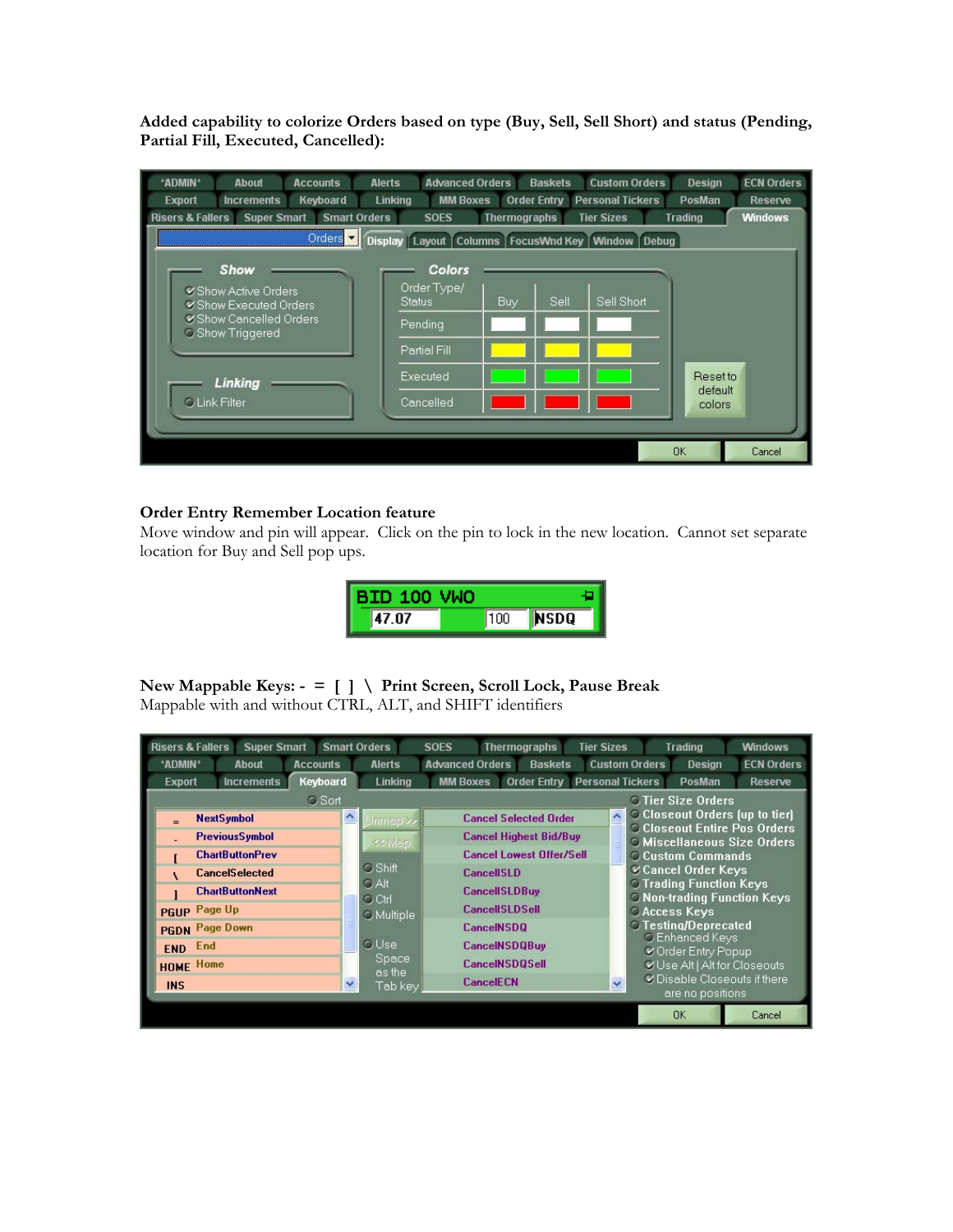#### **Option to Cancel Pending Orders for Symbol When Position is Closed**

Check the below option in Trading Tab, Cancels subtab to cancel open orders for symbol when position in that symbol is closed/flat.



#### **New Imbalance Columns in Imbalance Window**

Regulatory Imbalance (Buy, Sell, Net), Reg Imb as % of Volume, Close Only Clear Price, Cont Book Clear Price, Near Price, Far Price, Reference Price



**Set Alert by Last, Bid, Ask Choices; Toggle Choices in Add Alert Pop Up with up/down arrow** 

| <b>Super Smart</b>                  | <b>Smart Orders</b>      | <b>SOES</b>   | <b>Thermographs</b>    |                | <b>Tier Sizes</b>                                            | <b>Trading</b> | <b>Windows</b>              |
|-------------------------------------|--------------------------|---------------|------------------------|----------------|--------------------------------------------------------------|----------------|-----------------------------|
| <b>Increments</b><br><b>Export</b>  | Keyboard                 | Linking       | <b>MM Boxes</b>        |                | <b>Order Entry Personal Tickers</b>                          | Reserve        | <b>Risers &amp; Fallers</b> |
| *ADMIN*<br><b>About</b>             | <b>Accounts</b>          | <b>Alerts</b> | <b>Advanced Orders</b> | <b>Baskets</b> | <b>Custom Orders</b>                                         | <b>Design</b>  | <b>ECN Orders</b>           |
| <b>AAPL</b><br>Symbol:              | Symbol                   | Price         | Volume                 | Expiration     | Show Message                                                 | Play Sound     | Note                        |
| 300<br>Price:                       | <b>MSFT</b>              | 35.00 Bid     |                        |                | Yes                                                          | Yes            | BUY                         |
| Last $\blacktriangledown$           | SPY                      | 140.00 Ask    |                        |                | Yes                                                          | Yes            | <b>SELI</b>                 |
| Show Message V                      |                          |               |                        |                |                                                              |                |                             |
| Color:                              | $\overline{\phantom{a}}$ |               |                        |                |                                                              |                |                             |
|                                     |                          |               |                        |                |                                                              |                |                             |
| Play Sound V                        |                          |               |                        |                |                                                              |                |                             |
| <b>Expiration:</b><br><b>V</b> None |                          |               |                        |                |                                                              |                |                             |
| December- 8, 2010                   |                          |               |                        |                |                                                              |                |                             |
| Note:                               |                          |               |                        |                |                                                              |                |                             |
| <b>SELL</b>                         |                          |               |                        | Ш              |                                                              |                |                             |
|                                     | Add                      | <b>Delete</b> |                        |                | Press <alt+a> to add alerts from main trading screen</alt+a> |                | <b>Clear All</b>            |
|                                     |                          |               |                        |                |                                                              | <b>OK</b>      | Cancel                      |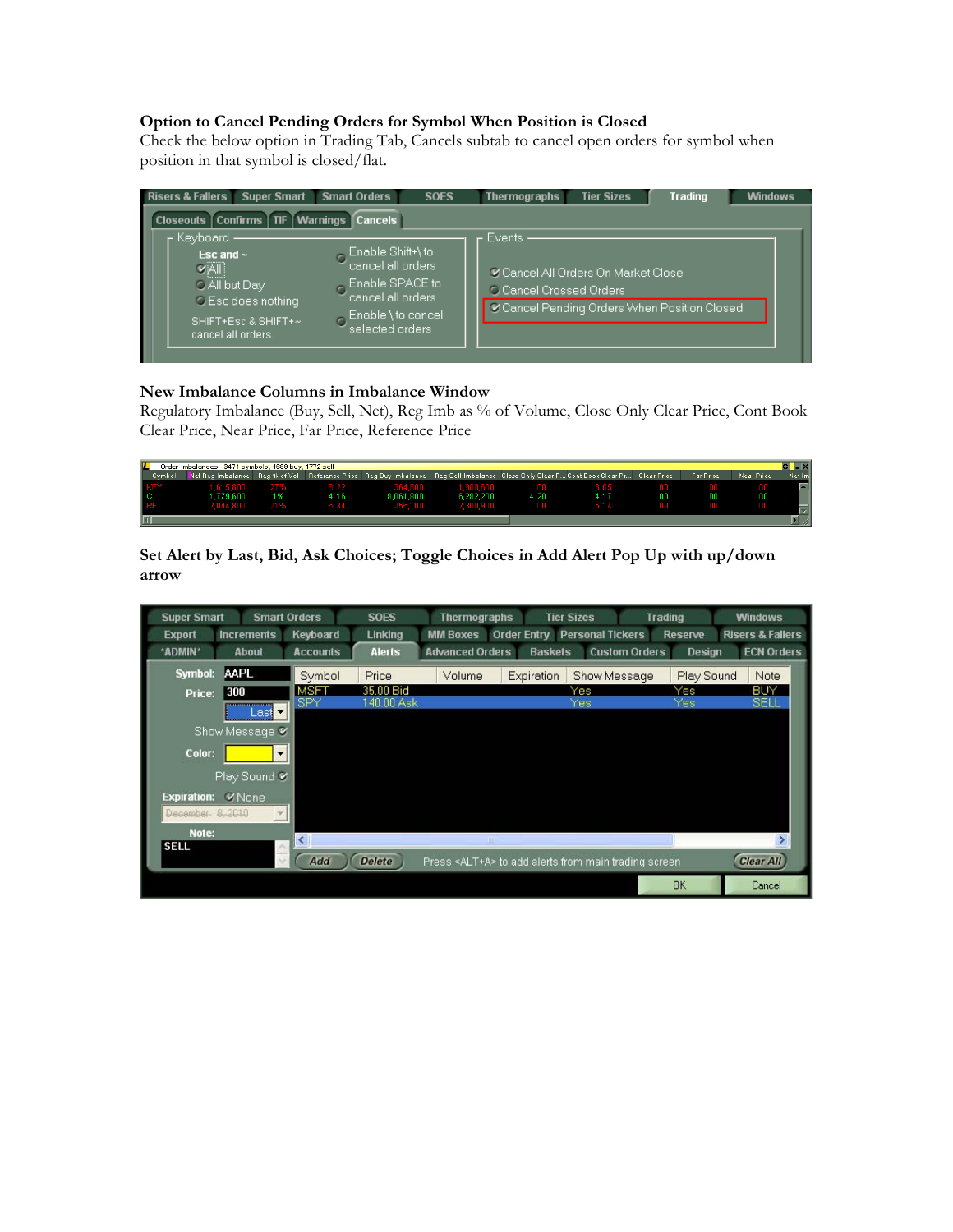#### **NSDQ Primary Peg and Midpoint Peg Orders now available in Order Entry Window and Keyboard Tab (enhanced keys)**

| Order Entry 2 : XLV   |               |             |            |
|-----------------------|---------------|-------------|------------|
| ymbol                 | <b>Shares</b> | Limit Price | Market     |
|                       | 100           | 30.91       | NSDQ<br>▼  |
| ype                   | Visible       | Peg Offset  |            |
| <b>DQ Primary Peg</b> | 100           | 0.00        | DAY        |
|                       | Inside Bid    | Inside Ask  |            |
| sem                   | 30.91         | 30.92       | <b>BUY</b> |

Ask your Relationship Manager for Permission to Nasdaq Pegged Orders

| MDPT Peg 100 XLV |      |  |
|------------------|------|--|
| 30.91            | linn |  |

#### **Option to Cancel Crossed Order**

Cancels open order you are about to cross instead of rejecting new order with message "Cannot Cross Own Bid/Offer."

| <b>Super Smart</b><br><b>Risers &amp; Fallers</b>                                                                              | <b>Smart Orders</b>                                                                                                      | <b>SOES</b> | <b>Thermographs</b>                                                                                                         | <b>Tier Sizes</b> | <b>Trading</b> | <b>Window:</b> |  |  |  |  |  |  |
|--------------------------------------------------------------------------------------------------------------------------------|--------------------------------------------------------------------------------------------------------------------------|-------------|-----------------------------------------------------------------------------------------------------------------------------|-------------------|----------------|----------------|--|--|--|--|--|--|
| Closeouts Confirms TIF Warnings Cancels                                                                                        |                                                                                                                          |             |                                                                                                                             |                   |                |                |  |  |  |  |  |  |
| Keyboard<br>Esc and $\sim$<br>$V =$<br>O All but Day<br><b>C</b> Esc does nothing<br>SHIFT+Esc & SHIFT+~<br>cancel all orders. | Enable Shift+\to,<br>cancel all orders<br>Enable SPACE to:<br>cancel all orders<br>Enable \ to cancel<br>selected orders |             | Events<br>Cancel All Orders On Market Close<br><b>C</b> Cancel Crossed Orders<br>Cancel Pending Orders When Position Closed |                   |                |                |  |  |  |  |  |  |

#### **New Columns Available: Net Open P&L, Net Closed P&L, Net Marked P&L, % Change from Cost Basis**

Select columns from the Positions Dropwdown in the Columns subtab, Net P&L Columns will use calculations set in Design Tab

| L<br>Positions |                     |          |            |                |                |              |             | $-x$ |
|----------------|---------------------|----------|------------|----------------|----------------|--------------|-------------|------|
| Position       | Symbol              | Price    | Cost Basis | Net Marked P&L | Net Closed P&L | Net Open P&L | % Change CB | Mark |
| 185            | POT                 | 141.87   | 125.57     | $-529.10$      | 0.00           | $-529.10$    | $+10.70%$   |      |
| 300            | GS <sub></sub>      | 161.59   | 152.703333 | $+888.00$      | 0.00           | $+888.00$    | $+7.76%$    |      |
|                | <b>NQZ0</b>         | 2,190.00 | 2,091.00   | $+30.00$       | 0.00           | $+30.00$     | +96.13%     |      |
|                | !GS/101218C175      | .08      | 1 7N       |                | 0.00           |              |             |      |
|                | <b>IF/101218P17</b> | .62      | 1 22       |                | n nn           |              |             |      |
|                |                     |          |            |                |                |              |             |      |
| 487            | Long                |          |            | $+394.40$      | 0.00           | $+394.40$    |             |      |
|                | Short               |          |            | <b>22.00</b>   | 0.00           | 2.NO         |             |      |
| 488            | ÆШ                  |          |            | $+392.40$      | 0.00           | $+392.40$    |             |      |
| lki            |                     |          |            |                |                |              |             |      |

**New Cancel Commands Mappable: Cancel Selected, Cancel Best Bid, Cancel Best Offer, Cancel All Equity Orders, Cancel Selected Order, Cancel for Selected Symbols**  Cancel for Selected Symbols will Cancel All Open Orders for Symbols Selected in any Columned Window (Watchlist, Positions Page, Imbalance Window)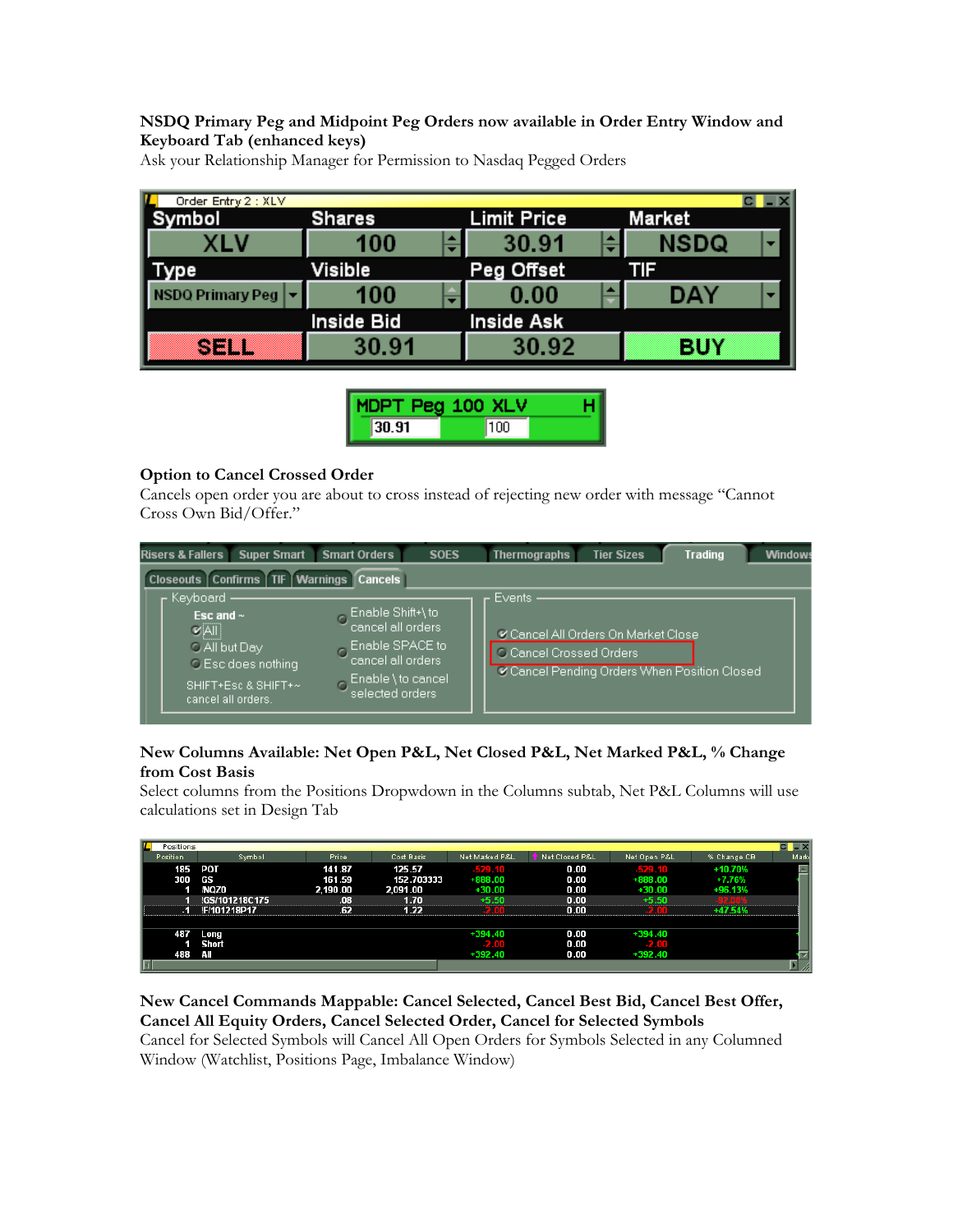#### **Mappable Windows Focus to scroll through Various Windows with Keyboard**

Change Focus to Orders Window, Positions Window, Watchlist, Imbalance Window, List Order Entry Window. Select the Focus Wnd Key subtab of any window, seen below. Click on the Keyboard key of your choice and click 'Select Key.' The mapped key will display in the center of the window, highlighted below:

|                                                                                 |                  | Linking MM Boxes Personal Tickers Reserve Risers & Fallers Super Smart Smart Orders Tier Sizes Trading Windows |            |               |  |                                        |  |  |  |  |  |  |  |
|---------------------------------------------------------------------------------|------------------|----------------------------------------------------------------------------------------------------------------|------------|---------------|--|----------------------------------------|--|--|--|--|--|--|--|
| Orders $\overline{\phantom{a}}$<br>Display Layout Columns FocusWnd Key   Window |                  |                                                                                                                |            |               |  |                                        |  |  |  |  |  |  |  |
|                                                                                 |                  | <b>C</b> Sort                                                                                                  |            |               |  |                                        |  |  |  |  |  |  |  |
|                                                                                 | FocusWnd4 Orders |                                                                                                                |            |               |  | Select Key Command Mapped to <f1></f1> |  |  |  |  |  |  |  |
| F <sub>2</sub>                                                                  | FocusWnd3 STOCKS |                                                                                                                | $=$<br>-   |               |  |                                        |  |  |  |  |  |  |  |
| F3                                                                              |                  | <b>FocusWnd6 Positions</b>                                                                                     | _          |               |  |                                        |  |  |  |  |  |  |  |
| F4                                                                              | FocusWnd7        |                                                                                                                | $\cap$ Alt | $\circ$ Shift |  |                                        |  |  |  |  |  |  |  |

### **Filter Positions Window by Instrument to Display Equities Options Futures Only; Filter Positions Window to Display Long Only/ Short Only**

Right Click in Positions Page. Will not save after log off/on.



#### **Change Quantity in Pop up Affects Official Tier Size**

Each change in the order pop up will change your tier size for that symbol when option is selected, seen below left.



#### **Keys and Shortcuts to Set Tier to Current Position Size**

Map the Tier = Pos Key from the Trading Function Keys or set a Numpad shortcut to Pos, seen above right.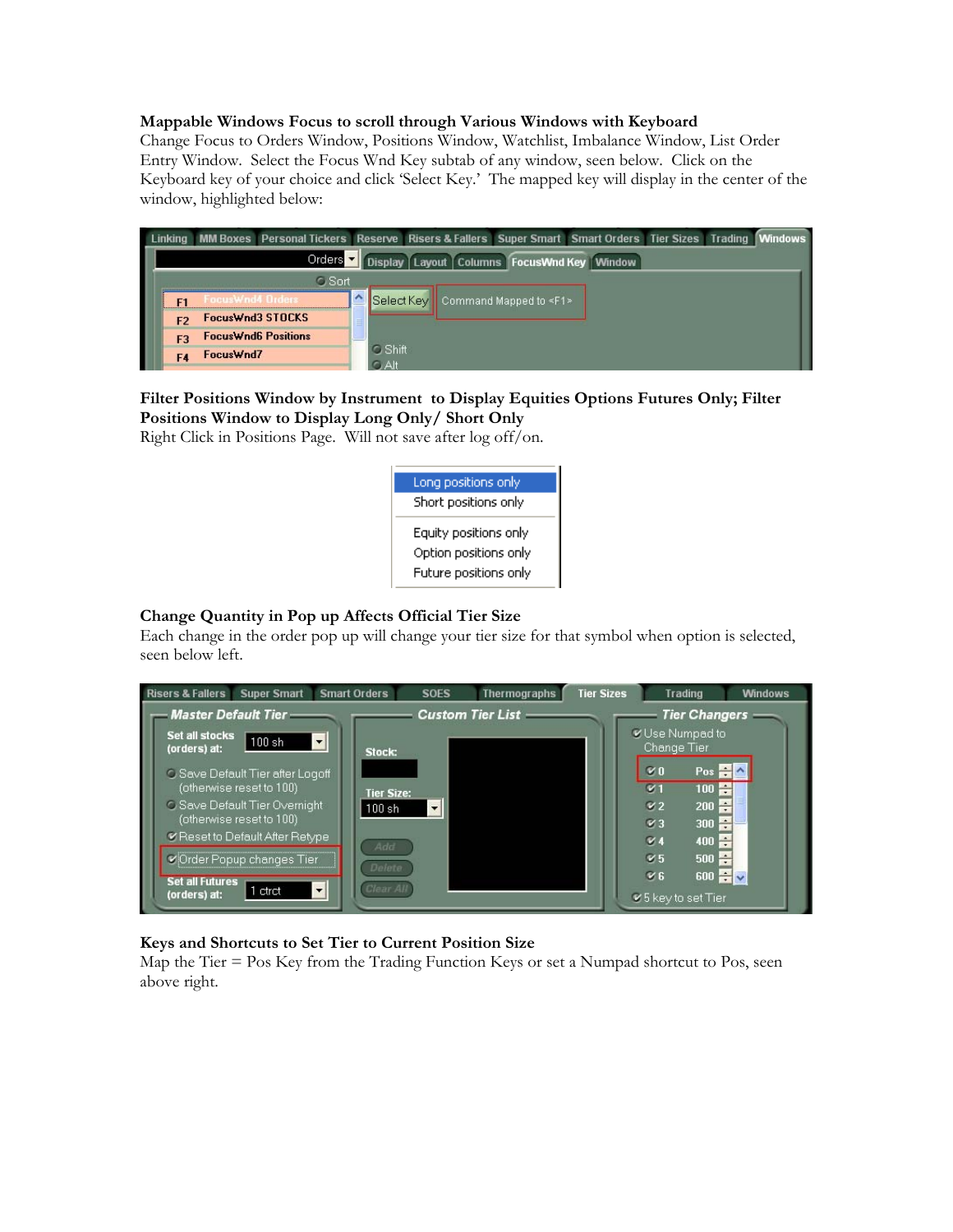#### **Windows Menu in top Menu of LS displays open windows**

Use this menu to keep track of the windows you currently have open, change focus to selected window



#### **Mappable Key to Send Last Symbol In Ticker Alert to Level 2**

Go to the configuration menu for any Ticker Alert Window and select the Top Symbol Key Tab. Find the keyboard key you want to map to and click 'Select Key.'



#### **Mappable Commands to scroll through previously typed stocks**

Currently this functionality is available by using Shift + Left/Right. Users can now map Previous Symbol and Next Symbol from the Non-Trading Function Keys in the Keyboard Tab.

#### **Navigate through the Keyboard Tab by depressing any key on your keyboard**

Keyboard Tab will go to the selected key. Note: Ctrl, Alt, Shift identifiers not recognized.

#### **Added function keys to toggle direct ECNs on and off and to Exclude ECN's... ARCA, NSDQ, EDGX, EDGA, BATS, FLOW and OPEN**

Map these keys to quickly Exclude ECN's from your Level 2 or to quickly un-integrate direct quotes

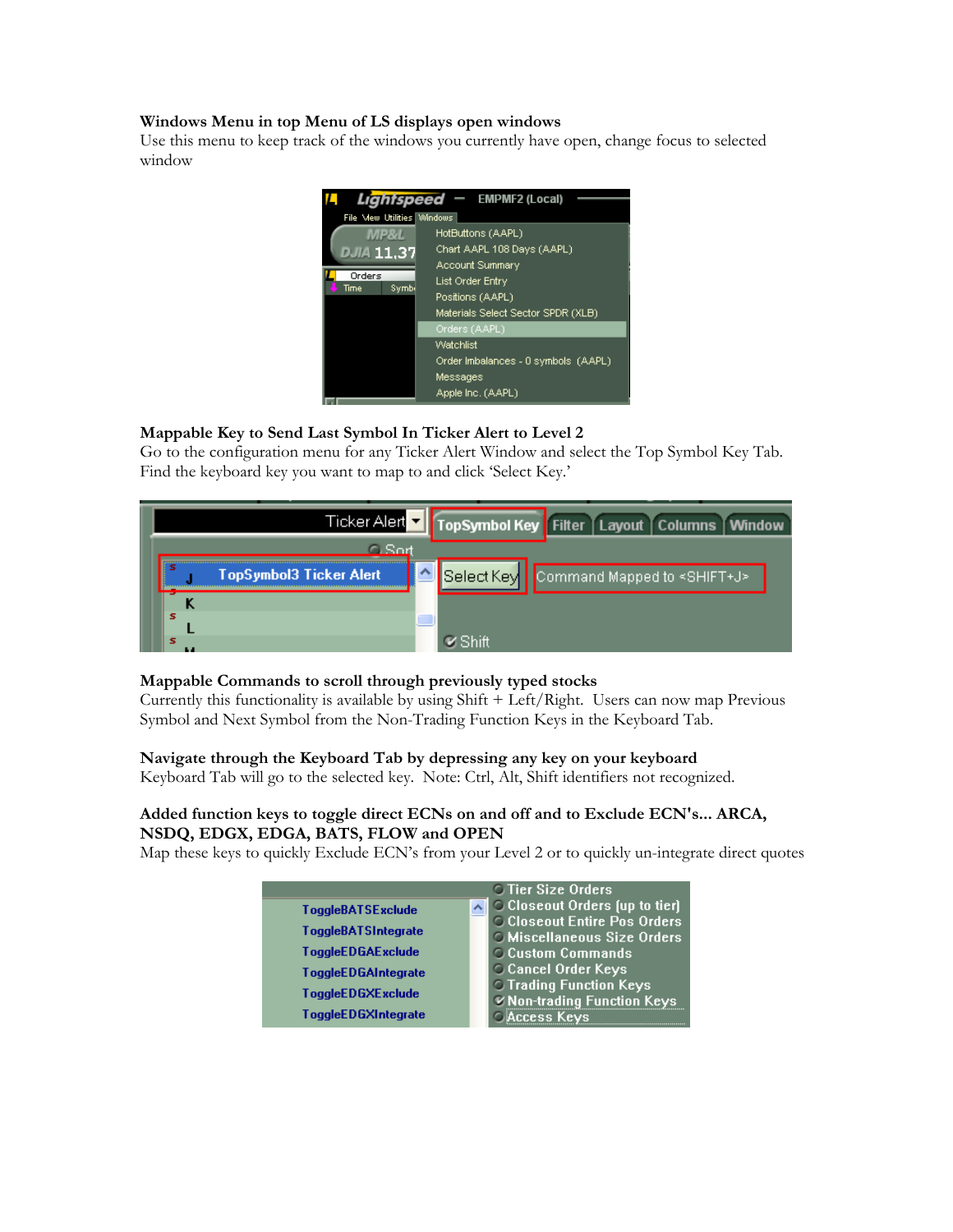#### **Additional Identifiers for Changing Price and Shares in Order Entry Pop Up and List Order Entry Window**

Users can hold combinations of Shift, Alt, Ctrl for more ways to modify the Price and Quantity



### **Option to click anywhere and dismiss Order Entry Pop Up**

By selecting this box, above, any mouse click inside Lightspeed Trader will dismiss the open Order Entry Pop Up.

#### **Clone window option in system menu**

Click the Lightspeed Icon in the top left of any window to bring up the System Menu. Select Clone to create a copy of any window.

| Orders         | Minimize<br>-<br>Lock | Orders<br>$\overline{\phantom{a}}$ Times | <b>Symbol</b> | <b>Shame</b>  | <b>Room</b>  | <b>Side</b> | $C$ ontra i | TIE. |
|----------------|-----------------------|------------------------------------------|---------------|---------------|--------------|-------------|-------------|------|
| Exec Time<br>m |                       |                                          | Orders 2      |               |              |             |             |      |
|                | Always On Top         | Time                                     | Symbol        | <b>Shares</b> | <b>Price</b> | Side        | Contra      | TIF. |
|                | Config                |                                          |               |               |              |             |             |      |
|                | Clone                 |                                          |               |               |              |             |             |      |
|                | Link                  |                                          |               |               |              |             |             |      |

# **Option to Hide \* in Level 2 (Indicating Last Update)**

MM Boxes Tab, Design Subtab

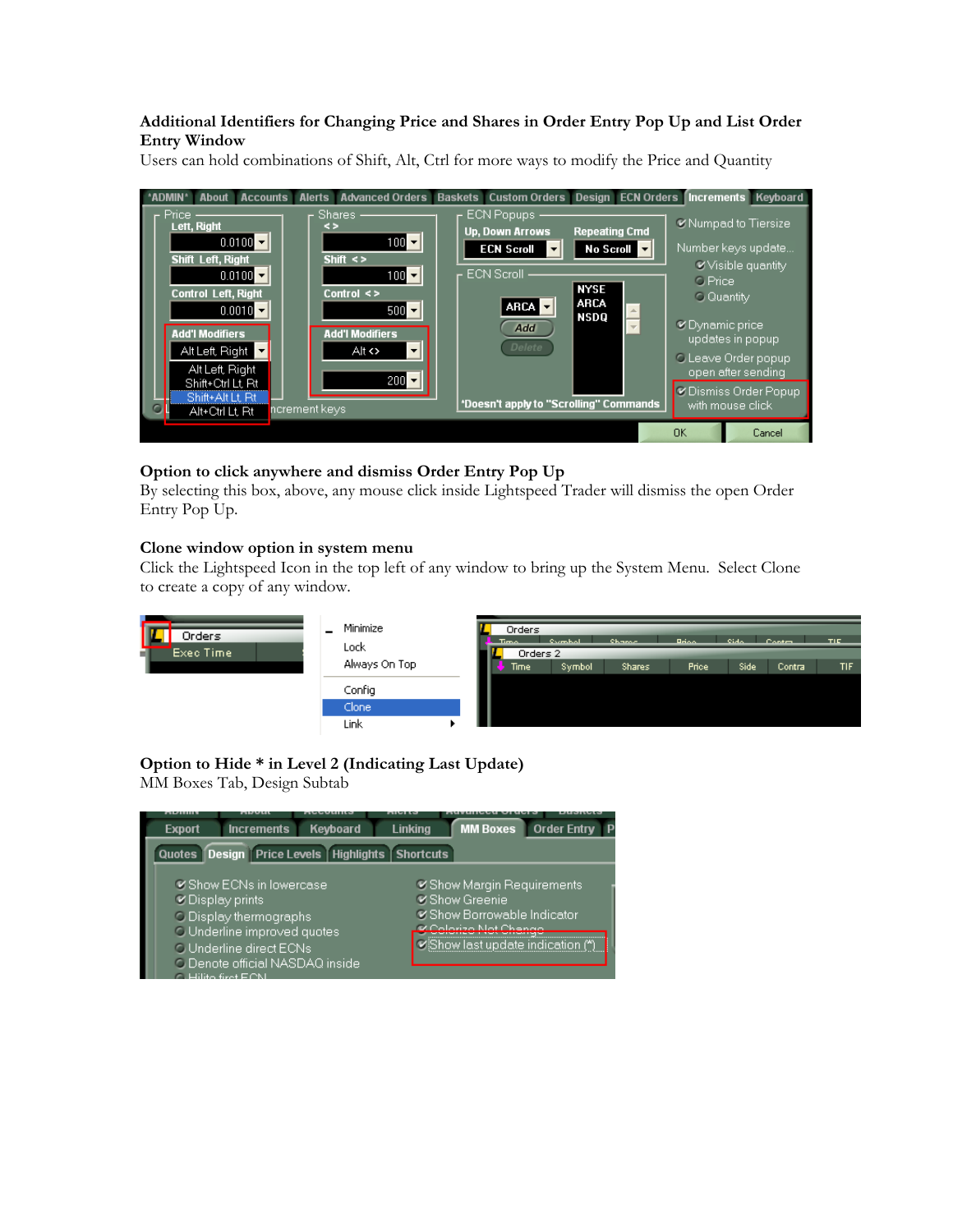| Qwest Communications International Inc. Common Stock                                       |                                                                                                                                                            |                                                                                                                                                |
|--------------------------------------------------------------------------------------------|------------------------------------------------------------------------------------------------------------------------------------------------------------|------------------------------------------------------------------------------------------------------------------------------------------------|
| 7.09<br><b>AST</b>                                                                         | <b>Add Phantom Share</b><br>Remove Phantom Share<br>CI                                                                                                     | <b>X OPN 0.00</b>                                                                                                                              |
| 7.17<br>нı<br>7.01<br>LO                                                                   | O<br>Add Alert<br><b>CL</b><br>Show News                                                                                                                   |                                                                                                                                                |
| <b>B SHRS 0</b><br>6<br><b>nsdq</b><br>1<br>nsdq<br>90<br>arca<br>32.<br>edgx<br>bosx<br>4 | <b>NI</b><br>Settings<br>Level 1 Settings<br>Level 2 Settings<br><b>Show Column Names</b><br><b>Show Column Lines</b><br><b>Hide Active Window Borders</b> | 80<br>7.09<br>7.08<br>80<br>7.07<br>7.09<br>53<br>7.09<br>7.09<br>Z<br>7.09<br>7.10<br>$\overline{7}$<br>7.08<br>4<br>7.49<br>7<br>7.06<br>100 |
| edga<br>4<br><b>NYSE</b>                                                                   | Select a Level 2 'Skin'<br>Save this layout as a 'Skin'<br>Remove from tab group                                                                           | 7.01<br>754<br>7.49<br>Z<br>7.05<br>17<br>Z<br>7.09<br>7.08<br>38<br>Z<br>7.09                                                                 |

**Option to Take Level 2 Windows out of Tab Rotation by right clicking and selecting**  Tab will no longer rotate to this window

#### **Option to Colorize Time and Sales History in Level 2 based on Price**

Option in MM Boxes Tab, Design subtab. When selected, print history upon symbol call-up will be colored based on Price. (Green  $=$  higher than last, Red  $=$  Lower than last, White  $=$  Same as Last)